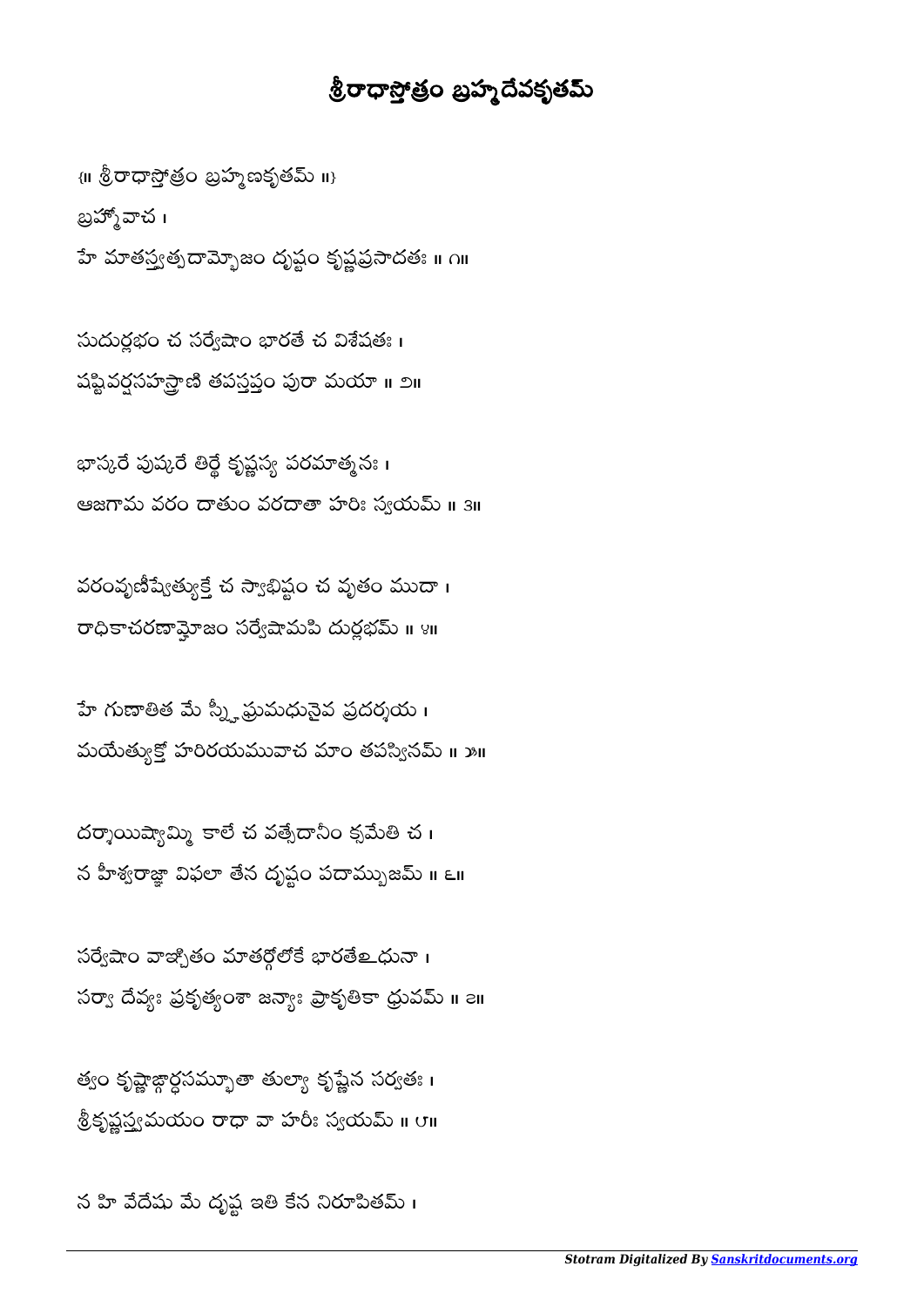యదదృష్టాశ్రుతం వస్తు తన్ని ర్వక్తుం చ కః క్షమః । అహం మహేశో లనన్తశ్చ స్తోతుం త్వాం కో లవి న క్షమః ॥ ∩౮॥

త్వం బుద్ధెర్జనని మాతః కో వా త్వాం స్తోతుమిశ్వరః । యద్వస్తు దృష్టం సర్వేషాం తద్వివక్తుం బుధః క్సమః ॥ ∩౭॥

వేదో వా పణ్ధితో వాన్యః కో వా త్వాం స్తోతుమీశ్వరః । స్తవానా౦ జనక౦ జ్ఞాన౦ బుద్ధిర్జ్ఞానామ్బికా సదా ॥ ౧౬॥  $\overline{a}$ 

తం పఠిత్యా గురుముఖాద్ భవన్త్యేవ బుధా జనాః।  $\kappa$ గుణానాం హ $\kappa$  సహనాం తే శతాంశం వకుమక్షమః ॥  $\kappa$ ు॥

అస్యాంశా త్వం త్వదంశో వాప్యయం కేన నిరూపితః। అహం విధాతా జగతాం వేదానాం జనకః స్వయమ్ ॥ ౧४॥

కిమహో నిర్మితః కేన హేతునా శిల్పకారిణా ၊ నిత్యో లయం చ యథా కృష్ణస్త్రం చ నిత్యా తథామ్బికే ॥ ౧౩॥

ఆత్మనో దేహరూపా త్యమస్యాధారస్వమేవ హి। అస్యా ను ప్రాణైస్త్రం మాతస్వత్ఫాణైరయమీశ్వరః ॥ ౧౨॥

తథా శక్తిస్వరూపా త్వం తేషు సర్వేషు సంస్థితా । து ஜிலி ரேல்க் ஜெல் உல் கானி மா

వైకుణ్ణశచాప్యజన్య త్వమజన్యా తథామ్బికే। యథా సమస్తబ్రహ్మణ్దే శ్రీకృష్ణాంశాంశ జీవినః ॥ ౧౦॥

బ్రహ్మాణ్దా బహిరూర్డ్యం చ గోలోకోஉస్తి యథామ్బికే ॥ ౯॥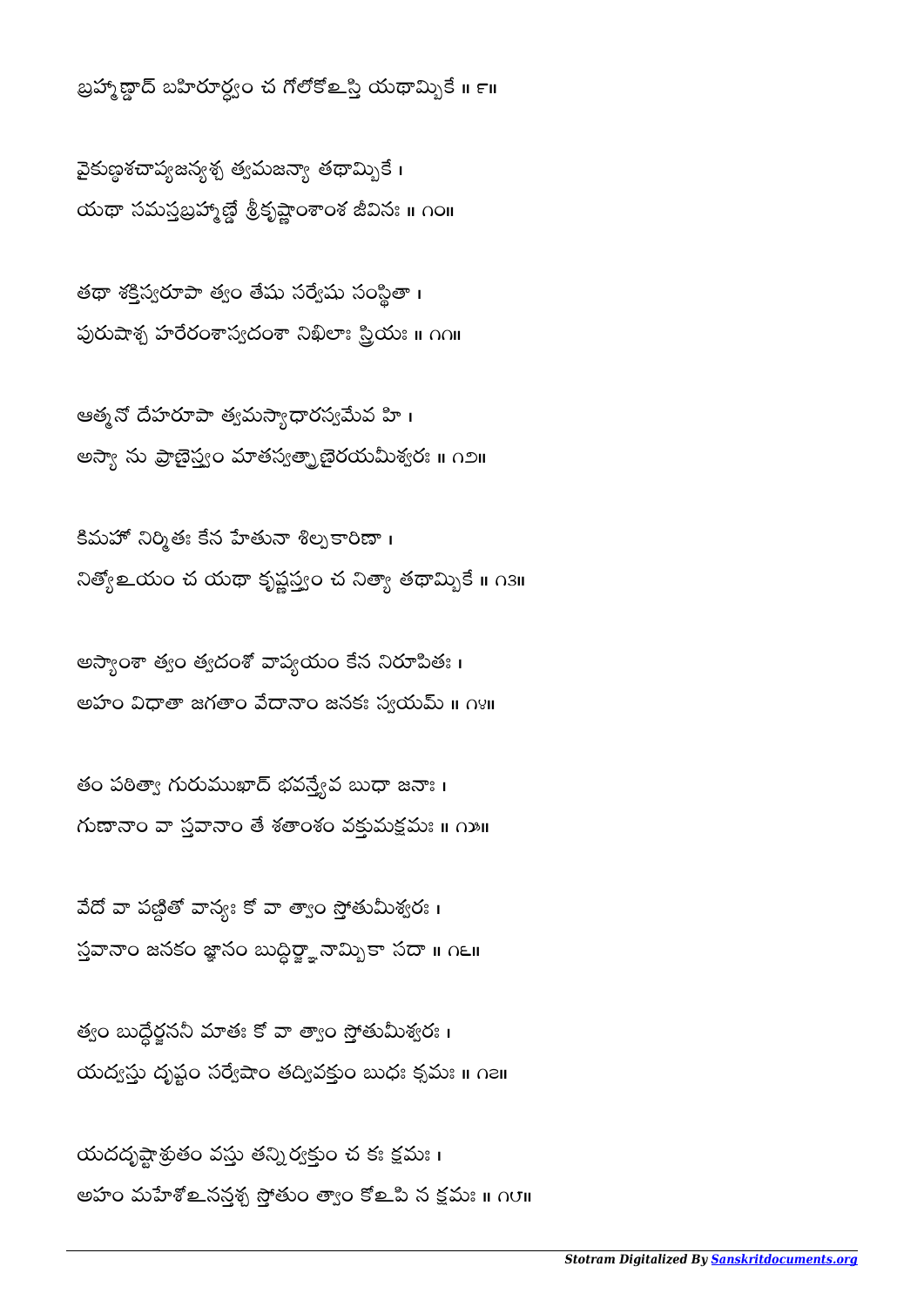సరస్వతీ చ వేదాశ్న కృమః కః సోతుమీశ్వరి । యథాగమం యథోకం చ న మాం నిన్ధితుమర్తసి <mark>။</mark>  $n$ ౯॥

ఈస్వరాణామీస్వరస్వ యోగ్యాయోగ్యే సమా కృపా జనస్వ । ప్రతిపాల్యస్య క్షణే దేషః క్షణే గుణః ॥೨೦॥

జననీ జనకో యో వా సర్వం క్రమతి స్నేహతః । ఇత్యుక్వా జగతాం ధాతా తథౌ చ పురతస్తయోః ॥ ౨౧॥

ప్రణమ్య చరణామ్బోజం సర్వేస్ఃఆం వన్య మీప్నితమ్ । బ్రహ్మణా చ కృతం స్తోత్రం త్రిసంధ్యం యః పఠేన్నరః। రాధామాధవయోః పాదే భక్తిం దాస్యం లభేద్ ధ్రువమ్ ॥ ೨೨॥

కర్మనిర్మూలనం కృత్యా మృత్యుం జిత్యా సుదుర్గయమ్ । విలఙ్ఘ సర్వలోకాశ్చ యాతి గోలోకముత్తమమ్ ॥ ౨౩॥

॥ ఇతి శ్రీబ్రహ్మవైవర్తే బ్రహ్మణ కృతం శ్రీరాధాస్తోత్రం సమ్పుర్ణం॥

Encoded by Daniel Mohanpersad danielmohanpersad98@msn.com

Please send corrections to sanskrit@cheerful.com

Last updated  $\bar{\mathbb{S}}$ oday

http://sanskritdocuments.org

Radha Stotram ( By Brahma ) Lyrics in Telugu PDF % File name : raadhaabrahma.itx % Location : doc\ deities\ misc % Author : brahma % Language : Sanskrit % Subject : stotra